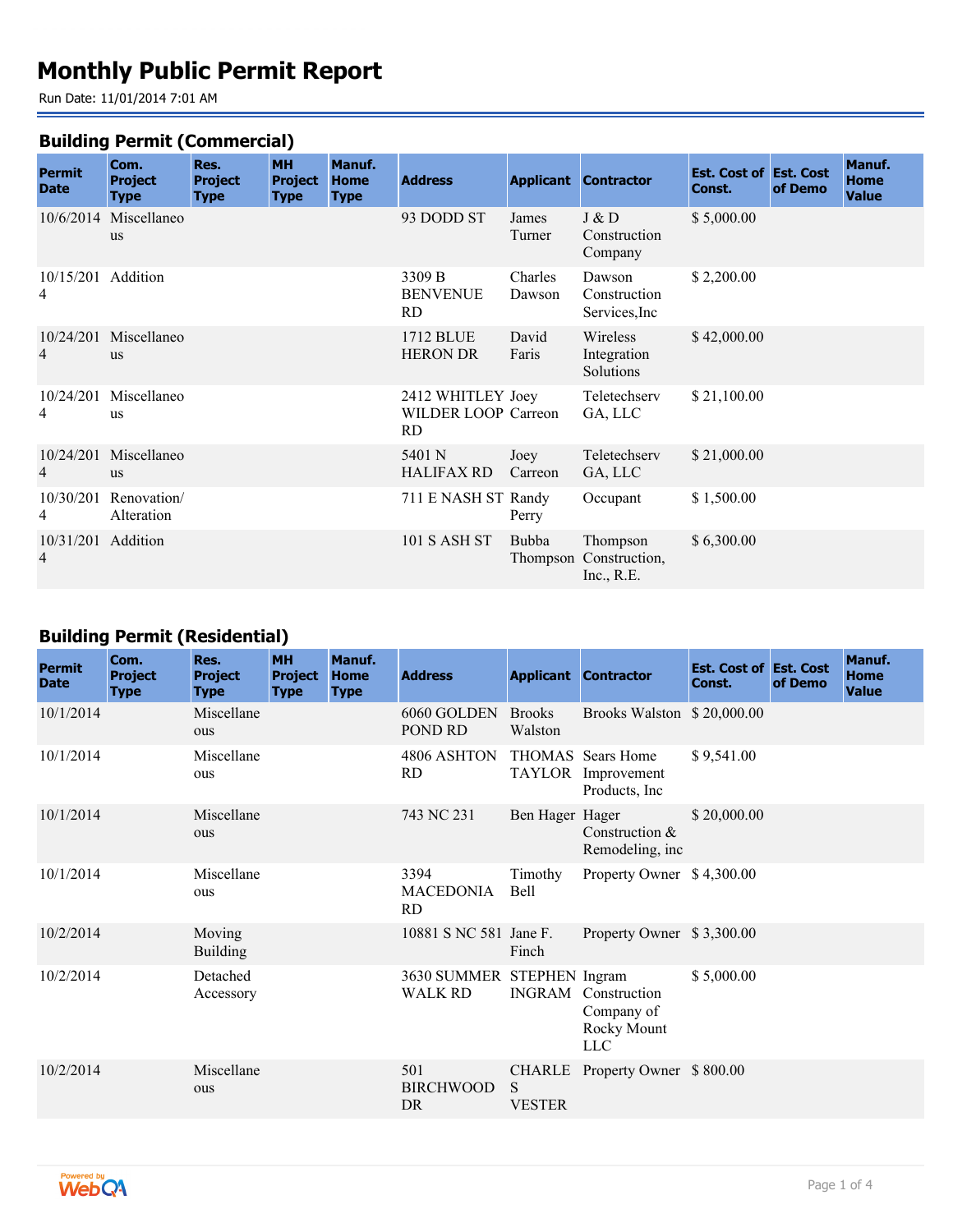### **Building Permit (Residential)**

| <b>Permit</b><br><b>Date</b> | Com.<br><b>Project</b><br><b>Type</b> | Res.<br><b>Project</b><br><b>Type</b>  | <b>MH</b><br><b>Project</b><br><b>Type</b> | Manuf.<br><b>Home</b><br><b>Type</b> | <b>Address</b>                                |                                           | <b>Applicant Contractor</b>                              | <b>Est. Cost of Est. Cost</b><br>Const. | of Demo | Manuf.<br>Home<br><b>Value</b> |
|------------------------------|---------------------------------------|----------------------------------------|--------------------------------------------|--------------------------------------|-----------------------------------------------|-------------------------------------------|----------------------------------------------------------|-----------------------------------------|---------|--------------------------------|
| 10/2/2014                    |                                       | New Single<br>Family                   |                                            |                                      | 13129<br><b>BRANTLEY</b><br><b>WOODS RD</b>   | <b>BRENT</b><br><b>CREECH</b>             | <b>SIERRA</b><br><b>BUILDING</b><br><b>COMPANY</b>       | \$<br>180,000.00                        |         |                                |
| 10/2/2014                    |                                       | New Single<br>Family                   |                                            |                                      | 7295<br><b>BITTERROOT</b><br><b>RD</b>        | <b>JOHN</b><br><b>NEWCO</b><br><b>MBE</b> | Four Seasons<br>Contractors,<br><b>LLC</b>               | \$<br>170,000.00                        |         |                                |
| 10/3/2014                    |                                       | New Single<br>Family                   |                                            |                                      | 7028 PEBBLES ERADER Erader Mills<br><b>RD</b> | <b>MILLS</b>                              |                                                          | \$67,000.00                             |         |                                |
| 10/3/2014                    |                                       | New Single<br>Family                   |                                            |                                      | 5207<br>SANDBRIDGE POLAND<br><b>RD</b>        |                                           | DONALD Poland Builders \$                                | 300,000.00                              |         |                                |
| 10/3/2014                    |                                       | Miscellane<br>ous                      |                                            |                                      | 15932<br><b>WATSON</b><br><b>SEED FARM R</b>  | <b>GREER</b>                              | SHARON B & M Roofing<br>Contractors                      | \$9,492.00                              |         |                                |
| 10/3/2014                    |                                       | Detached<br>Accessory                  |                                            |                                      | 5567 MINNIE<br><b>TRL</b>                     | J C Brigth J C Bright                     |                                                          | \$16,000.00                             |         |                                |
| 10/6/2014                    |                                       | Rehab<br>Dwelling<br>(grant<br>funded) |                                            |                                      | 1452 N OLD<br>FRANKLIN RD Lindsey             | John                                      | Awe-Home<br>Repair &<br>Construction                     | \$19,000.00                             |         |                                |
| 10/6/2014                    |                                       | New Single<br>Family                   |                                            |                                      | 7203<br>MICHELLE RD Williams                  | David                                     | Williams Pointe \$85,000.00<br>Partners                  |                                         |         |                                |
| 10/9/2014                    |                                       | Detached<br>Accessory                  |                                            |                                      | 11258<br><b>BISSETTE RD</b>                   | Angela<br>France                          | Property Owner \$2,095.00                                |                                         |         |                                |
| 10/10/201<br>$\overline{4}$  |                                       | Addition<br>(covered)                  |                                            |                                      | 4028<br><b>BAYBROOK</b><br><b>RD</b>          | Johny<br>High                             | Highland<br>Company of<br>Eastern North<br>Carolina, LLC | \$13,000.00                             |         |                                |
| 10/10/201<br>4               |                                       | Detached<br>Accessory                  |                                            |                                      | 10795<br>MCKENZIE RD McKoy                    | Patrick                                   | Property Owner \$ 6,180.00                               |                                         |         |                                |
| 10/10/201<br>$\overline{4}$  |                                       | New Single<br>Family                   |                                            |                                      | 5218<br><b>BITTERROOT</b><br>CT               | John<br>e                                 | Four Seasons<br>Newcomb Contractors,<br><b>LLC</b>       | \$<br>200,000.00                        |         |                                |
| 10/10/201<br>4               |                                       | Moving<br><b>Building</b>              |                                            |                                      | 6064 NICOLE<br><b>RD</b>                      | Grover<br>Aycock                          | Property Owner \$4,000.00                                |                                         |         |                                |
| 10/13/201<br>4               |                                       | Addition<br>(covered)                  |                                            |                                      | 4221 S NC 581                                 | R E<br>$\rm JR$                           | Thompson<br>Thompson Construction,<br>Inc., R.E.         | \$19,700.00                             |         |                                |
| 10/15/201<br>$\overline{4}$  |                                       | Detached<br>Accessory                  |                                            |                                      | 6830 LEIGH<br>RD                              | Herman<br>Lucas                           | Property Owner \$7,000.00                                |                                         |         |                                |
| 10/16/201<br>$\overline{4}$  |                                       | Miscellane<br>ous                      |                                            |                                      | 515 WESTERN<br><b>AVE</b>                     | William P. William P.<br>Harrell          | Harrell                                                  | \$10,000.00                             |         |                                |
| 10/16/201<br>4               |                                       | Miscellane<br>ous                      |                                            |                                      | <b>1522 GLEN</b><br><b>EAGLES CT</b>          | Ashley B<br>Davis &<br>N.Scott            | Property Owner \$2,000.00                                |                                         |         |                                |
| 10/16/201<br>$\overline{4}$  |                                       | Moving<br><b>Building</b>              |                                            |                                      | 109 SURRY DR Mary                             | <b>Blount</b>                             | Property Owner \$3,600.00                                |                                         |         |                                |

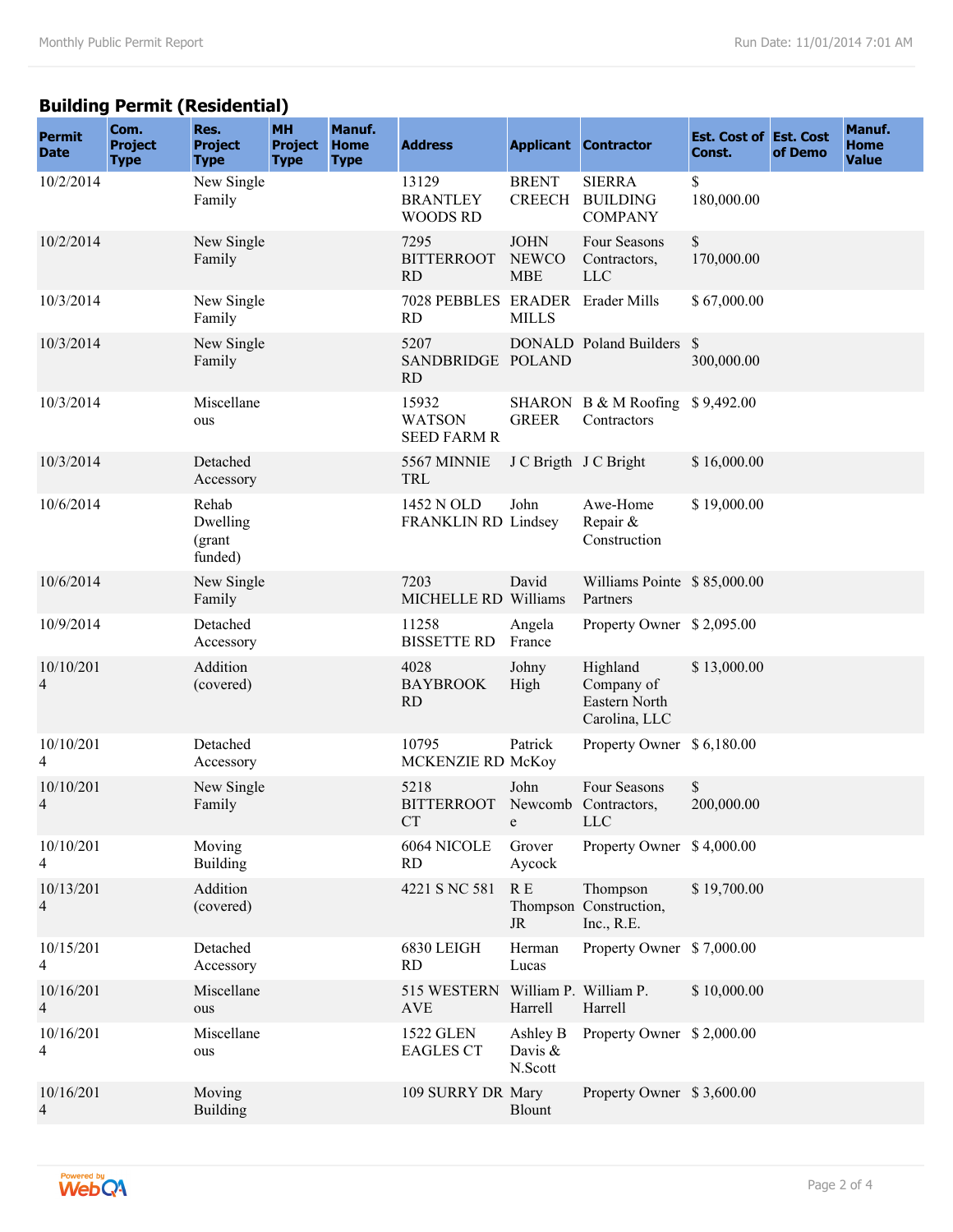## **Building Permit (Residential)**

| <b>Permit</b><br><b>Date</b> | Com.<br><b>Project</b><br><b>Type</b> | Res.<br><b>Project</b><br><b>Type</b> | <b>MH</b><br><b>Project</b><br><b>Type</b> | Manuf.<br><b>Home</b><br><b>Type</b> | <b>Address</b>                             |                                | <b>Applicant Contractor</b>                     | <b>Est. Cost of Est. Cost</b><br>Const. | of Demo | Manuf.<br><b>Home</b><br><b>Value</b> |
|------------------------------|---------------------------------------|---------------------------------------|--------------------------------------------|--------------------------------------|--------------------------------------------|--------------------------------|-------------------------------------------------|-----------------------------------------|---------|---------------------------------------|
| 10/17/201<br>4               |                                       | Swimming<br>Pool                      |                                            |                                      | 2570<br><b>BRANDYMILL Nelms</b><br>DR      | Kory                           | Property Owner \$25,000.00                      |                                         |         |                                       |
| 10/20/201<br>$\overline{4}$  |                                       | Repair                                |                                            |                                      | 216 N<br><b>LUMBER ST</b>                  | Alfred<br>Dixon                | Multi-State<br>Contracting<br>Corp              | \$60,000.00                             |         |                                       |
| 10/22/201<br>4               |                                       | New Single<br>Family                  |                                            |                                      | 566 TRESSELL Dean<br><b>LOOP RD</b>        | Holland                        | Dean A. Holland \$<br>Builders, Inc.            | 180,000.00                              |         |                                       |
| 10/24/201<br>$\overline{4}$  |                                       | Deck                                  |                                            |                                      | 12209<br><b>TAYLORS</b><br><b>STORE RD</b> | Linwood<br>R. Baker            | Linwood Ray<br>Baker                            | \$2,900.00                              |         |                                       |
| 10/27/201<br>4               |                                       | Renovation<br>/Alteration             |                                            |                                      | 6449 RIVER<br>WALK DR                      | Darrell<br>Warron              | Property Owner \$20,000.00                      |                                         |         |                                       |
| 10/27/201<br>4               |                                       | New Single<br>Family                  |                                            |                                      | 7689<br><b>VAUGHAN</b><br><b>CHAPEL RD</b> | Michael<br>Langley             | Michael Terry<br>Langley                        | \$<br>100,000.00                        |         |                                       |
| 10/29/201<br>$\overline{4}$  |                                       | Moving<br><b>Building</b>             |                                            |                                      | 918 OLD<br><b>WILSON RD</b>                | David D.<br>Price              | Property Owner \$5,800.00                       |                                         |         |                                       |
| 10/29/201<br>4               |                                       | Renovation<br>/Alteration             |                                            |                                      | 410 PARK AVE Taylor                        | Ainsley                        | Ainsley<br>Construction Inc 110,000.00          | \$                                      |         |                                       |
| 10/29/201<br>4               |                                       | Detached<br>Accessory                 |                                            |                                      | <b>4810 FERRO</b><br><b>RD</b>             | Vondi<br>Williams              | Carolina<br>Structural                          | \$25,000.00                             |         |                                       |
| 10/29/201<br>4               |                                       | <b>New</b><br>Duplex                  |                                            |                                      | 12106 E NC 97                              | Ricky<br>Cockrell              | Ricky D.<br>Cockrell                            | \$60,000.00                             |         |                                       |
| 10/29/201<br>4               |                                       | New<br>Duplex                         |                                            |                                      | 12104 E NC 97                              | Rick<br>Cockrell               | Ricky D.<br>Cockrell                            | \$60,000.00                             |         |                                       |
| 10/30/201<br>$\overline{4}$  |                                       | Detached<br>Accessory                 |                                            |                                      | 4376 GASTON<br><b>RD</b>                   | Wayne<br>Batchelor<br>Jr       | Occupant                                        | \$15,000.00                             |         |                                       |
| 10/30/201<br>4               |                                       | Miscellane<br>ous                     |                                            |                                      | <b>ROCK RD</b>                             | <b>LLC</b>                     | 4916 ROLLING Ram Jack, Ram Jack, LLC \$3,850.00 |                                         |         |                                       |
| 10/31/201<br>$\overline{4}$  |                                       | Miscellane<br>ous                     |                                            |                                      | 104 <sub>N</sub><br><b>WALNUT ST</b>       | Sharon<br>Greer                | B & M Roofing \$ 6,400.00<br>Contractors        |                                         |         |                                       |
| 10/31/201<br>4               |                                       | Miscellane<br>ous                     |                                            |                                      | 4372 S US 301                              | <b>Billy</b><br><b>Robbins</b> | Property Owner \$2,500.00                       |                                         |         |                                       |

#### **Demolition**

| <b>Permit</b><br><b>Date</b> | Com.<br><b>Project</b><br><b>Type</b> | Res.<br><b>Project</b><br><b>Type</b> | <b>MH</b><br><b>Project</b><br><b>Type</b> | Manuf.<br><b>Home</b><br><b>Type</b> | <b>Address</b>               | <b>Applicant</b>  | <b>Contractor</b>                        | <b>Est. Cost of Est. Cost</b><br>Const. | of Demo    | <b>Manuf.</b><br>Home<br><b>Value</b> |  |
|------------------------------|---------------------------------------|---------------------------------------|--------------------------------------------|--------------------------------------|------------------------------|-------------------|------------------------------------------|-----------------------------------------|------------|---------------------------------------|--|
| 10/1/2014                    |                                       |                                       |                                            |                                      | 17349 RED<br><b>BUD RD</b>   | Travis<br>Cutchin | Mobileville<br>USA Inc                   |                                         | \$500.00   |                                       |  |
| 10/14/201<br>4               |                                       |                                       |                                            |                                      | 2414 TOM<br><b>GEORGE RD</b> | Robert<br>Clinton | Clinton Concrete<br>& Backhoe<br>Service |                                         | \$7,500.00 |                                       |  |